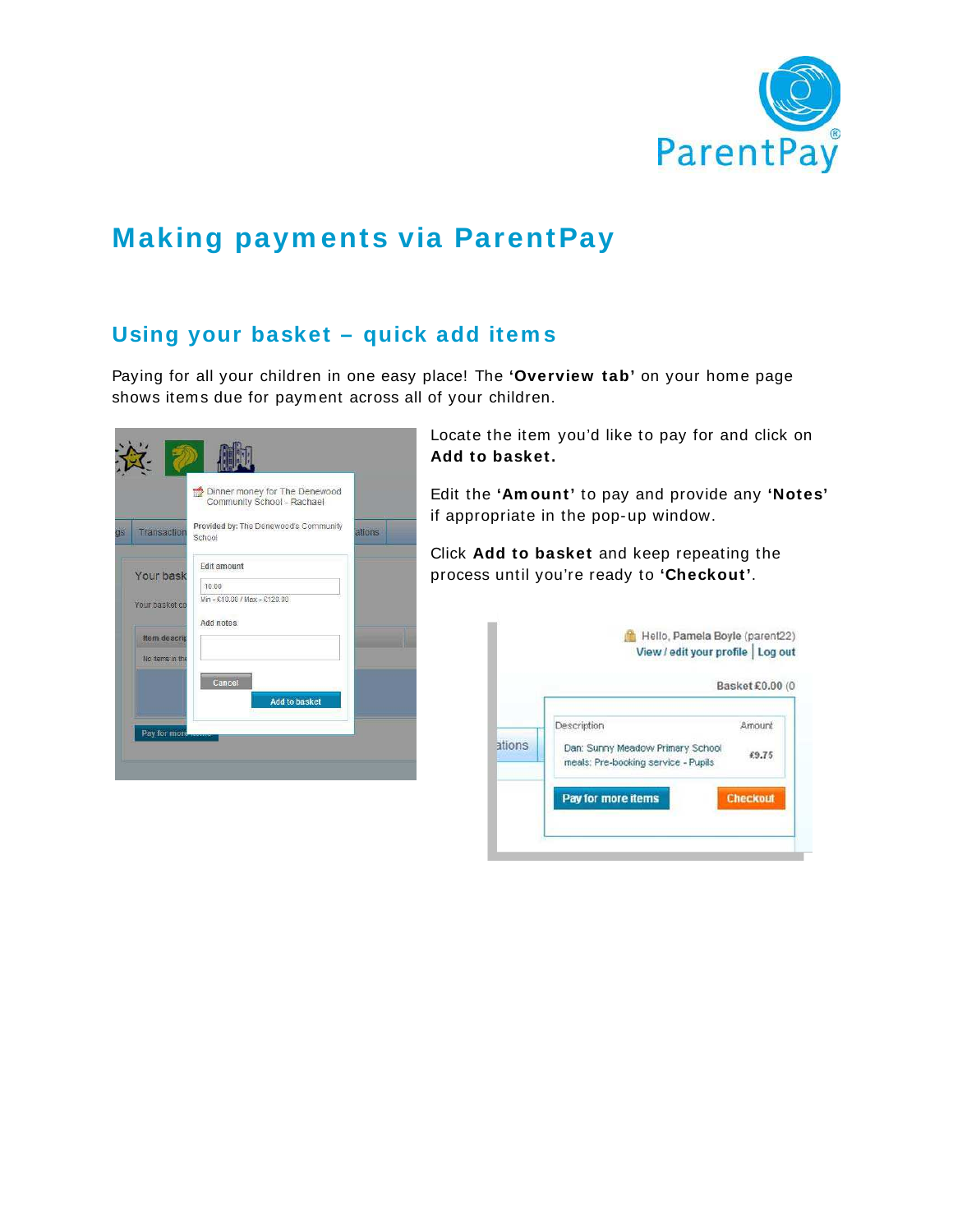

### **Pay for item s**

Go to **Pay for item s** in the **'I w ant to...'** area on the left of your screen.

#### **View and pay across all children**

**'All item s'** – view each item available by child with a description, due date and amount.

| I want to                                                                         |  | Pay for items |                  |                                                                                                                                                                                                                                                                                                                                                                                                               |         |       |           |         |        |               |
|-----------------------------------------------------------------------------------|--|---------------|------------------|---------------------------------------------------------------------------------------------------------------------------------------------------------------------------------------------------------------------------------------------------------------------------------------------------------------------------------------------------------------------------------------------------------------|---------|-------|-----------|---------|--------|---------------|
| Go to homepage                                                                    |  |               |                  | Choose the items to pay for from the list below                                                                                                                                                                                                                                                                                                                                                               |         |       |           |         |        |               |
| age a legal to get to get to get to get to get to get to get to get to get to get |  | All items     | Dan              | Nathaniel                                                                                                                                                                                                                                                                                                                                                                                                     | Rachael | April | Christine | Other   |        |               |
| Pay for items<br>▶                                                                |  | Due date      | Item description |                                                                                                                                                                                                                                                                                                                                                                                                               |         |       |           | Name    | Amount |               |
| Make bookings                                                                     |  | ٠             | School           | Dinner money for The Denewood Community<br>School meals at £2.00 per day. Minimum payment is<br>£10 1 week = £10 half termly £60 termly £120. Any<br>balances are carried over. Any funds remaining at the<br>end of school can be refunded or transferred to<br>siblings on receipt of written instructions.<br>Provided by: The Denewood's Community School<br>Balance: £476.09<br>Edit amount or add notes |         |       |           | Rachael | £0.00  | Add to basket |
|                                                                                   |  |               | School           | Dinner money for The Denewood Community<br>School meals at £2.00 per day. Minimum payment is<br>£10 1 week = £10 half termly £60 termly £120. Any<br>balances are carried over. Any funds remaining at the<br>end of school can be refunded or transferred to<br>siblings on receipt of written instructions.                                                                                                 |         |       |           | April   | £0.00  | Add to basket |

Click on **Edit am ount or add notes/ Add to basket** to select your item and pay.

### **View and pay by child**

Click on the **child's nam e tab** – the tab will turn blue and you will see a list of items to pay.

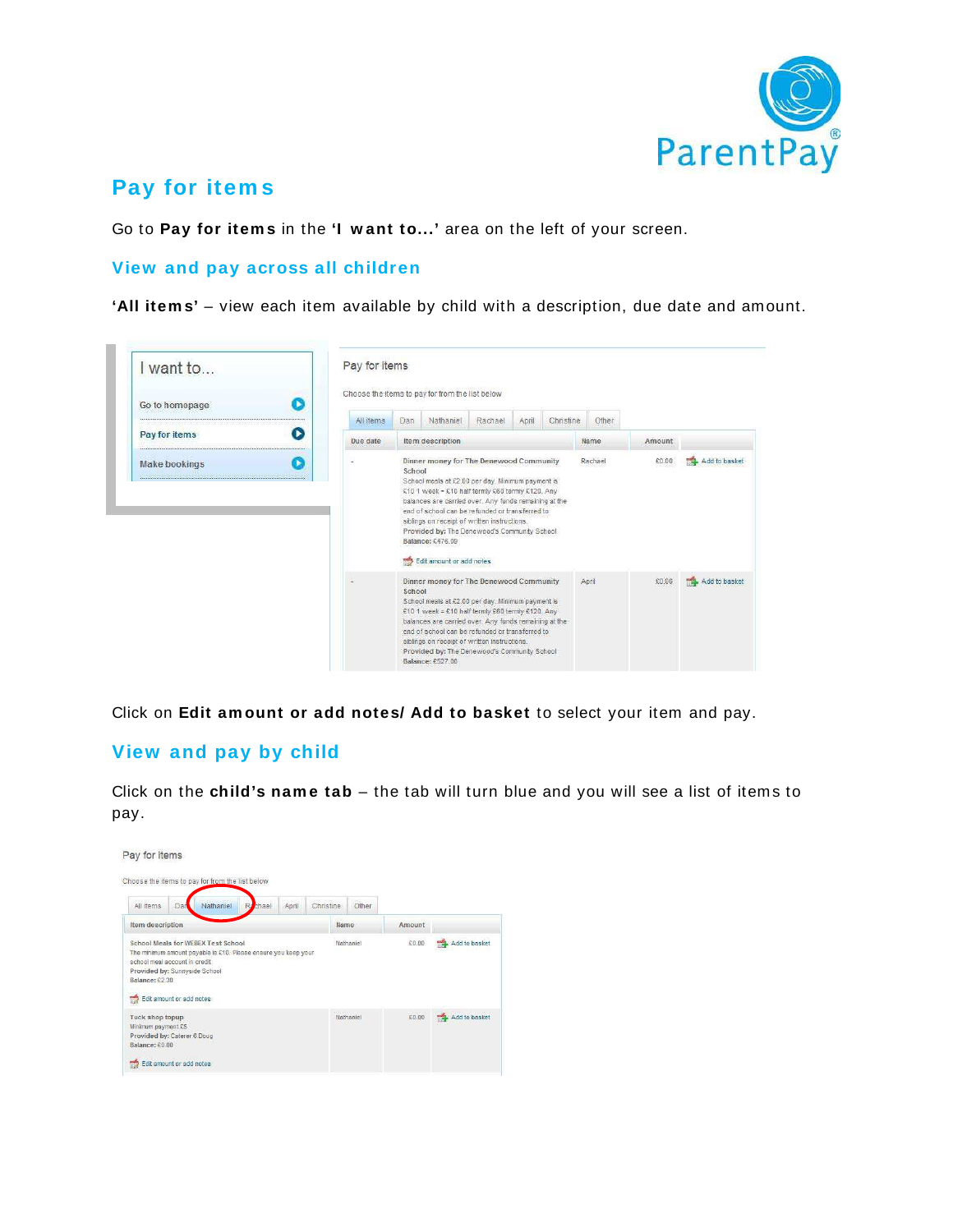

You will see all items available to that child and can proceed to select which items you wish to pay for at that time by clicking **Edit am ount or add notes/ Add to basket.** 

Each time you add an item to your basket, you will be directed to the top right of the screen and a preview of your 'Basket' will pop up.

Once ready to make payment go to your 'Basket' and click **Checkout.** 

You will have the opportunity to review your purchases, remove any you did not intend to make or edit those you did before proceeding to make your payment as normal by clicking **Pay securely now** .



| Item description                                                                                                                                                                                                                                                                                                                                                                                                                                                                                                                                                                     | Name    | Due by      | Amount |                   |
|--------------------------------------------------------------------------------------------------------------------------------------------------------------------------------------------------------------------------------------------------------------------------------------------------------------------------------------------------------------------------------------------------------------------------------------------------------------------------------------------------------------------------------------------------------------------------------------|---------|-------------|--------|-------------------|
| Sunny Meadow Primary School meals: Pre-<br>booking service - Pupils - £1.95 per day<br>Provided by: Sunny Meadow Primary                                                                                                                                                                                                                                                                                                                                                                                                                                                             | Dan     |             | £9.75  | Remove<br>Edit    |
| Visit to the Woodlands Centre - Please make<br>sure your child has suitable footwear as they will be<br>exploring the new wetlands area where they can<br>discover all the exciting creatures living in the ponds.<br>This trip is run in line with the school's trip policy -<br>please indicate your acceptance of these by ticking<br>the consent tickbox. You can view details on the<br>school website at<br>http://www.denewood.anyshire.sch.uk Contact the<br>trip leader on http://tripleader@theschool.co.uk<br>Provided by: The Denewood's Community School<br>Cost: £6.00 | Rachael | 12 Nov 2011 | £6.00  | Remove<br>Edit    |
|                                                                                                                                                                                                                                                                                                                                                                                                                                                                                                                                                                                      |         |             |        | Total cost £15.75 |